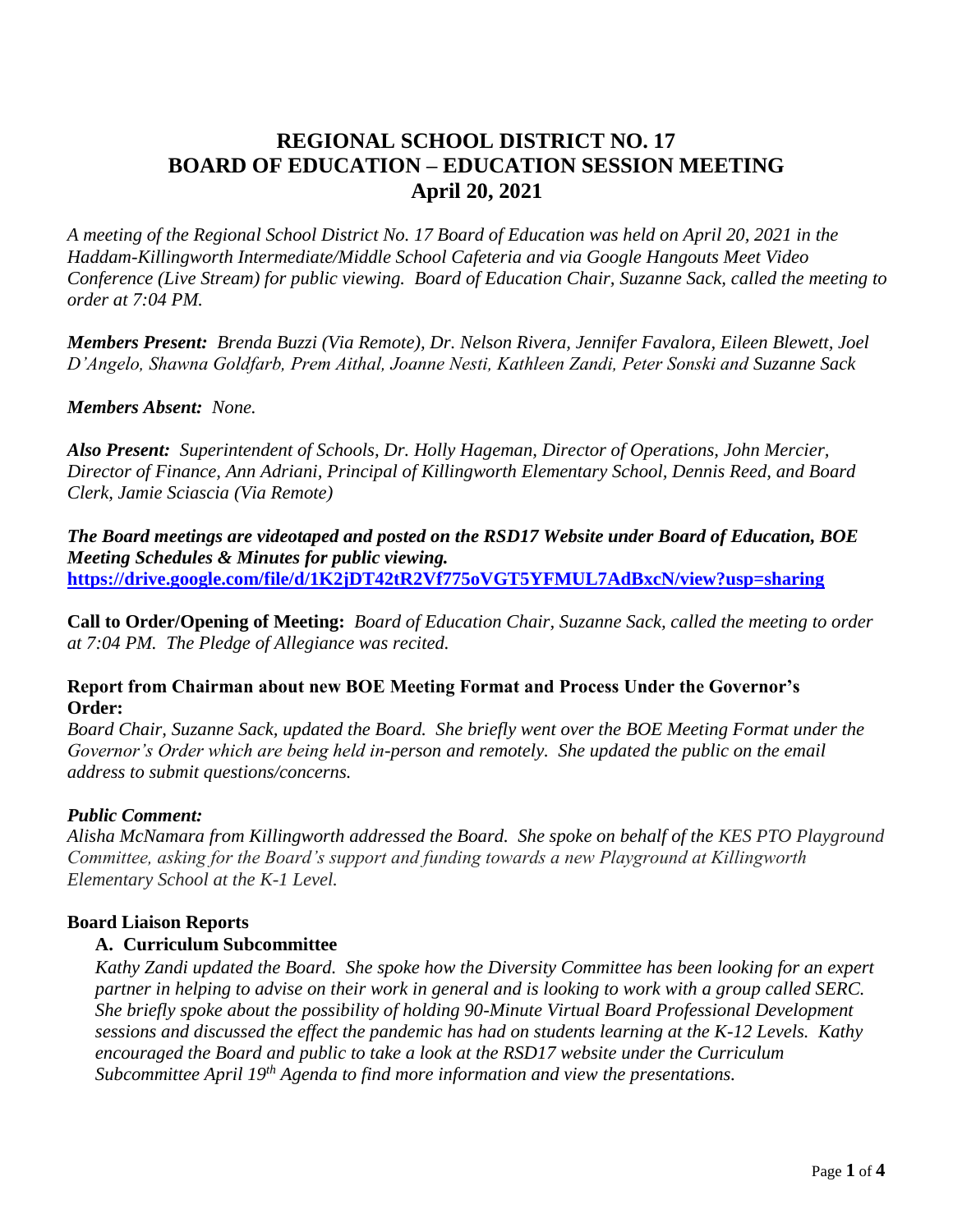## **B. Facilities Subcommittee: KES Playground**

*Board Vice Chair, Sonski, updated the Board. He briefly spoke about the RFP and the 6 proposals from firms that were received. He also spoke about the Committee's recommendation to the Board to install a new playground at KES for the K-1 Levels located behind the school where the old one was located.* 

*Eileen Blewett MOVED and Dr. Nelson Rivera SECONDED a motion to fund and not to exceed \$25,000 out of the Capital Fund for the KES K-1 Playground to be installed before the start of the 21-22 Academic year.*

*Motion passed unanimously 11-0-0 by the following Votes:*

| Kathleen Zandi                  | YES $\sqrt{ }$ | NO. | Shawna Goldfarb YES   |     | NO. |  |
|---------------------------------|----------------|-----|-----------------------|-----|-----|--|
| Peter Sonski                    | <b>YES</b>     | NO. | Jennifer Favalora YES |     | NO. |  |
| Dr. Nelson Rivera YES $\sqrt{}$ |                | NO. | Joel D'Angelo         | YES | NO. |  |
| Eileen Blewett                  | YES            | NO. | Brenda Buzzi          | YES | NO. |  |
| Joanne Nesti                    | YES .          | N() | Prem Aithal           | YES | NО  |  |
|                                 |                |     | <b>Suzanne Sack</b>   | YES | NO  |  |

## **Update on Schools from the Superintendent:**

*Superintendent Dr. Hageman updated the Board. She briefly spoke about the High School being up and running in full in-person with the remote option since March and everything coming together. She briefly spoke about how students 16 and older are now eligible to receive a Pfizer vaccination.*

## **Old Business:**

## **2021-22 School Calendar (consideration of revision relative to April Break)**

*Superintendent Dr. Hageman updated the Board. She recommended to the Board to align with the neighboring Districts and change the April Break to start on Good Friday going through the following week.* 

*Peter Sonski MOVED and Prem Aithal SECONDED a motion to change the 2021-22 School Calendar for April Break to begin on Good Friday and continue through the following week as well as add one additional day at the end of June to meet the required 180 days.* 

*Motion passed unanimously 11-0-0 by the following Votes:*

| Kathleen Zandi        | YES. | NO. | Shawna Goldfarb YES   |     | NO. |  |
|-----------------------|------|-----|-----------------------|-----|-----|--|
| Peter Sonski          | YES. | NΟ  | Jennifer Favalora YES |     |     |  |
| Dr. Nelson Rivera YES |      | NΩ  | Joel D'Angelo         | YES | NO  |  |
| Eileen Blewett        | YES  | NΟ  | Brenda Buzzi          | YES | NΩ  |  |
| Joanne Nesti          | YES. | NΩ  | Prem Aithal           | YES |     |  |

| Shawna Goldfarb YES   |            | NO. |  |
|-----------------------|------------|-----|--|
| Jennifer Favalora YES |            | NO. |  |
| Joel D'Angelo         | YES        | NО  |  |
| <b>Brenda Buzzi</b>   | <b>YES</b> | NO. |  |
| Prem Aithal           | <b>YES</b> | NO. |  |
| <b>Suzanne Sack</b>   | YES        | NΟ  |  |

## **5000 Policy Series Second Read: Fundraising 5136.1:**

*Joel D'Angelo MOVED and Eileen Blewett SECONDED a motion to approve the Fundraising Policy 5136.1 as presented.*

*Motion passed unanimously 11-0-0 by the following Votes:*

Kathleen Zandi YES **√** NO\_\_\_\_A\_\_\_ Shawna Goldfarb YES **√** NO\_\_\_\_A\_\_\_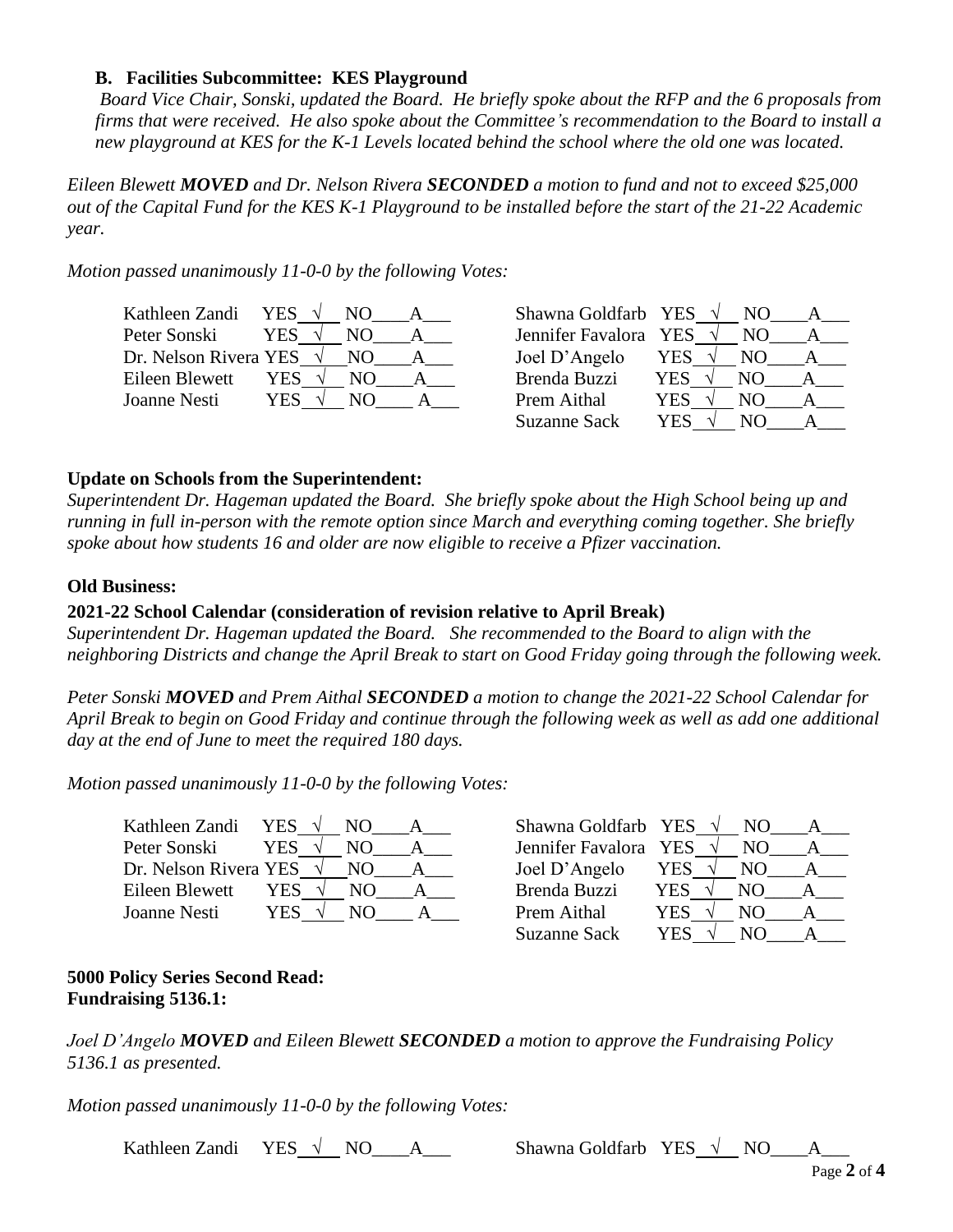| Peter Sonski          | YE. |    |  |
|-----------------------|-----|----|--|
| Dr. Nelson Rivera YES |     |    |  |
| Eileen Blewett        | YES | NO |  |
| Joanne Nesti          | YES |    |  |

| Peter Sonski                    | YES . |     | Jennifer Favalora YES |      | NO. |  |
|---------------------------------|-------|-----|-----------------------|------|-----|--|
| Dr. Nelson Rivera YES $\sqrt{}$ |       | NO. | Joel D'Angelo         | YES  | NO. |  |
| Eileen Blewett                  | YES   | NΟ  | Brenda Buzzi          | YES  | N() |  |
| Joanne Nesti                    | YES.  |     | Prem Aithal           | YES  | NΟ  |  |
|                                 |       |     | <b>Suzanne Sack</b>   | YES. | NO) |  |

## **Chemical Health Policy for Student Athletes 5131.7:**

*Shawna Goldfarb MOVED and Eileen Blewett SECONDED a motion to approve the Chemical Health Policy for Student Athletes 5131.7 as presented.*

*Motion passed unanimously 11-0-0 by the following Votes:*

| Kathleen Zandi        | YES.         | Shawna Goldfarb YES   | NO.         |  |
|-----------------------|--------------|-----------------------|-------------|--|
| Peter Sonski          | YES          | Jennifer Favalora YES | NO.         |  |
| Dr. Nelson Rivera YES | NO.          | Joel D'Angelo         | YES<br>NO.  |  |
| Eileen Blewett        | YES .<br>NO. | Brenda Buzzi          | YES.<br>NO. |  |
| Joanne Nesti          | YES<br>NO    | Prem Aithal           | YES<br>NΟ   |  |
|                       |              | <b>Suzanne Sack</b>   | YES<br>N()  |  |

## **Educational Stability Procedures for Transportation 5160.1:**

*Peter Sonski MOVED and Shawna Goldfarb SECONDED a motion to approve the Educational Stability Procedures for Transportation Policy 5160.1 as presented.*

| Kathleen Zandi        | YES- | NΩ  | Shawna Goldfarb YES   |      | NO.   |  |
|-----------------------|------|-----|-----------------------|------|-------|--|
| Peter Sonski          | YES. | N() | Jennifer Favalora YES |      | NΩ    |  |
| Dr. Nelson Rivera YES |      | NO. | Joel D'Angelo         | YES  | NO    |  |
| Eileen Blewett        | YES  | N() | Brenda Buzzi          | YES  | NO    |  |
| Joanne Nesti          | YES  | NΩ  | Prem Aithal           | YES  |       |  |
|                       |      |     |                       | ---- | - - - |  |

| Shawna Goldfarb YES   |            | NO. |  |
|-----------------------|------------|-----|--|
| Jennifer Favalora YES |            | NO. |  |
| Joel D'Angelo         | YES        | NО  |  |
| <b>Brenda Buzzi</b>   | <b>YES</b> | NO. |  |
| Prem Aithal           | <b>YES</b> | NΟ  |  |
| <b>Suzanne Sack</b>   | <b>YES</b> | NΩ  |  |

# **Pledge of Allegiance 5157 - P:**

*Joel D'Angelo MOVED and Brenda Buzzi SECONDED a motion to approve the Pledge of Allegiance Policy 5157 – P as presented.*

*Motion passed unanimously 11-0-0 by the following Votes:*

| Kathleen Zandi                  | <b>YES</b> | NO. | Shawna Goldfarb YES   |     | NO. |  |
|---------------------------------|------------|-----|-----------------------|-----|-----|--|
| Peter Sonski                    | <b>YES</b> | NО  | Jennifer Favalora YES |     | NO. |  |
| Dr. Nelson Rivera YES $\sqrt{}$ |            | NO. | Joel D'Angelo         | YES | NO. |  |
| Eileen Blewett                  | YES        | NΟ  | Brenda Buzzi          | YES | NО  |  |
| Joanne Nesti                    | YES        |     | Prem Aithal           | YES | NО  |  |
|                                 |            |     | <b>Suzanne Sack</b>   | YES |     |  |

## **Physical Activity and Student Discipline 5144.2:**

*Eileen Blewett MOVED and Joel D'Angelo SECONDED a motion to approve the Physical Activity and Student Discipline 5144.2 Policy as presented.*

*Motion passed 9-2-0 by the following Votes:*

Kathleen Zandi YES √ NO\_*A*\_\_\_ S

| Shawna Goldfarb YES |  | NO. |  |
|---------------------|--|-----|--|
|---------------------|--|-----|--|